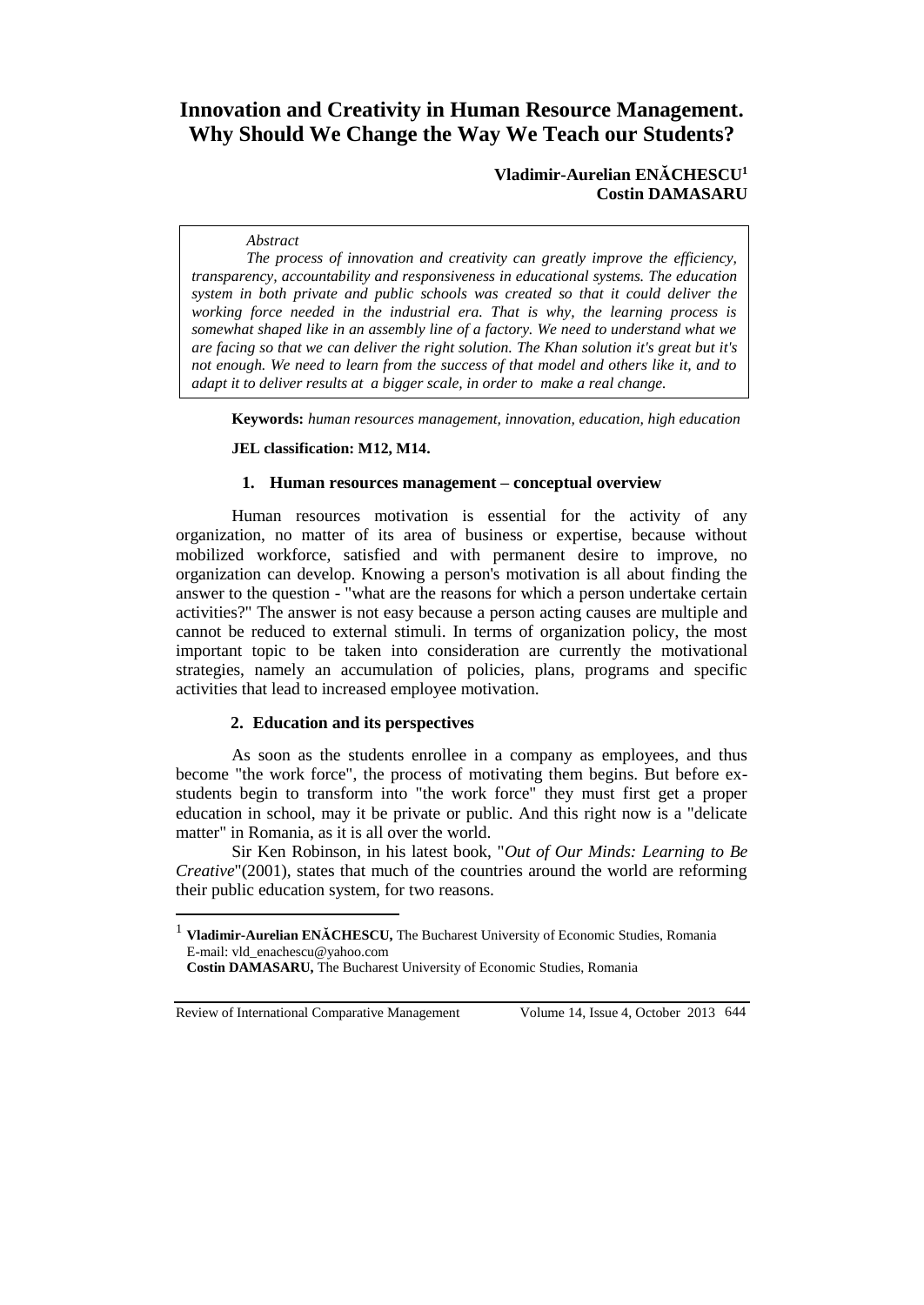A. Economic: "How do we educate our children to take place in the economies of the 21-st century?" We are at a turning point in many ways but perhaps the most important for us is the influence that new technological developments have on the education and motivation of the workforce in terms of human resources managers. Combine that with the fact that no viable predictions can be made on the development and outcome of the economic strategies that major global markets are working with , and you are sure to face a dilemma- "what the economy will look like at the end of next week" as Sir Robison puts it.

The education system in both private and public schools was created so that it could deliver the working force needed in the industrial era. That is why, the learning process is somewhat shaped like in an assembly line of a factory. We have students who are in the same classes solely based on the age factor disregarding their abilities and passions. We have a standardize process where, in fact, it should be completely different, reaching out to the real needs of the beneficiaries of this whole process, the kids and students.

Until a couple of years ago, this discrepancy between the needs of the students and what the education system is offering them in order to satisfy those needs, was not so visible, but due to recent boom in information access and both economic and social turmoil that the financial crisis has brought to the whole global economy, we are faced with a serious problem.

The unemployment rate in the European Union has reached staggering new peaks. As Eurostat estimates, 26.654 million men and women in the people under 28 years old of (whom 19.231 million were in the euro area), were unemployed in July 2013. Compared with June 2013, the number of persons unemployed decreased by 33.000 in the EU-28 and by 15.000 in the euro area. Compared with July 2012, unemployment rose by 995 000 in the EU-28 and by 1.008.000 in the euro area." (Eurostat, 2013).



**Figure 1. Source: Internet: http://epp.eurostat.ec.europa.eu/statistics\_explained/**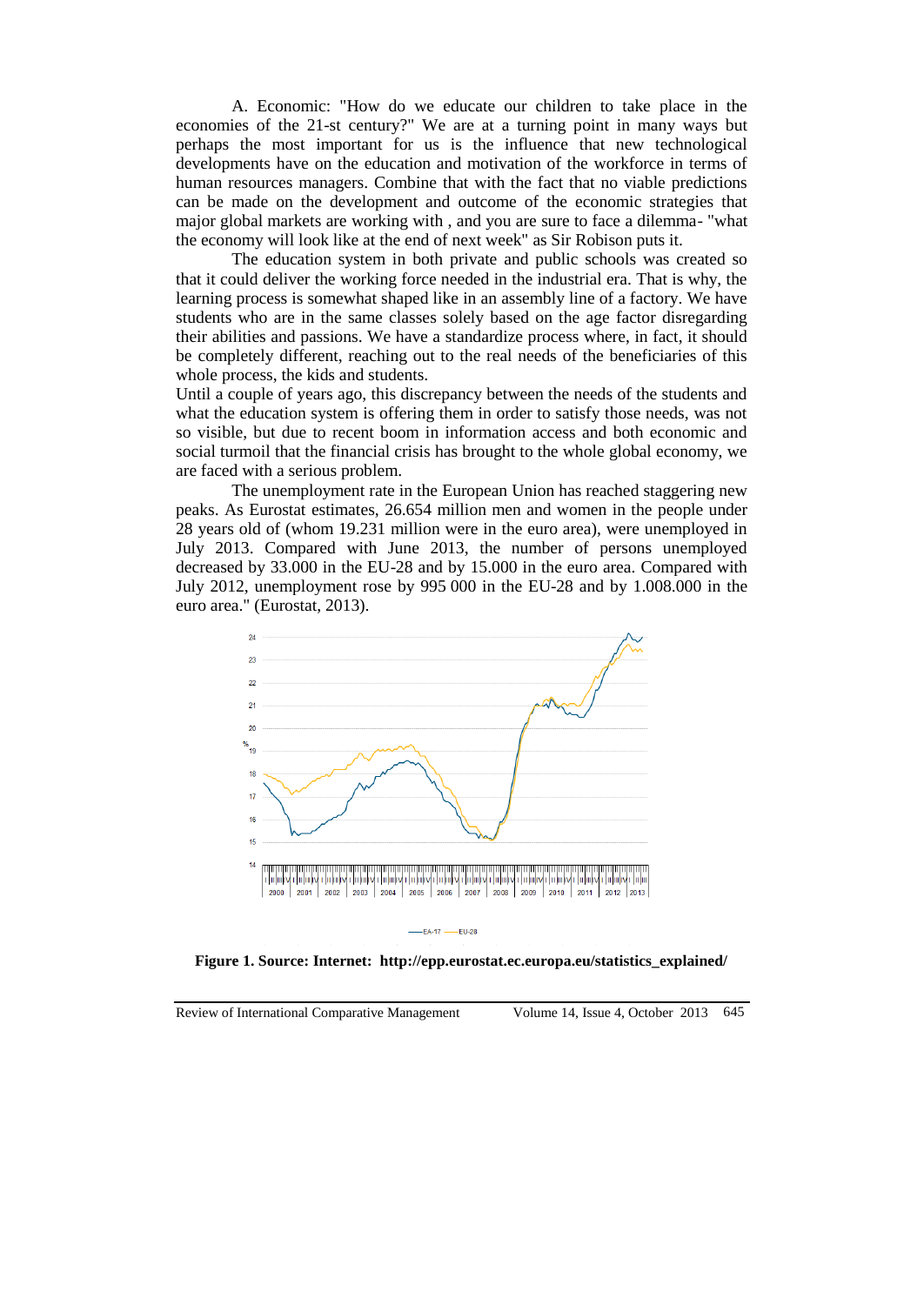|                                                                 | Youth unemployment rate |      |                  |           | Youth unemployment ratio |      |                  |
|-----------------------------------------------------------------|-------------------------|------|------------------|-----------|--------------------------|------|------------------|
|                                                                 | 2010                    | 2011 | 2012             | 2012Q4*   | 2010                     | 2011 | 2012             |
| <b>EU-27</b>                                                    | 21.1                    | 21.4 | 22.8             | 23.2      | 9.0                      | 9.1  | 9.7              |
| Euro area                                                       | 20.9                    | 20.8 | 23.0             | 23.7      | 8.7                      | 8.7  | 9.6              |
| <b>Belgium</b>                                                  | 22.4                    | 18.7 | 19.8             | 22.0<br>  | 7.3                      | 6.0  | 6.2              |
| <b>Bulgaria</b>                                                 | 21.8                    | 25.0 | 28.1             | 28.4<br>  | 6.7                      | 7.4  | 8.5              |
| <b>Czech Republic</b>                                           | 18.3                    | 18.1 | 19.5             | 19.3      | 5.7                      | 5.4  | 6.1              |
| <b>Denmark</b>                                                  | 14.0                    | 14.2 | 14.1             | 14.2      | 9.4                      | 9.6  | 9.1              |
| Germany                                                         | 9.9                     | 8.6  | 8.1              | 7.9       | 5.1                      | 4.5  | 4.1              |
| <b>Estonia</b>                                                  | 32.9                    | 22.3 | 20.9             | <br>19.3  | 12.6                     | 9.1  | 8.7              |
| <b>Ireland</b>                                                  | 27.6                    | 29.1 | 30.4             | 29.4      | 12.0                     | 12.1 | $\frac{1}{12.3}$ |
| Greece                                                          | 32.9                    | 44.4 | 55.3             | 57.9      | 10.0                     | 13.0 | 16.1             |
| <b>Spain</b>                                                    | 41.6                    | 46.4 | 53.2             | 55.2      | 17.8                     | 19.0 | 20.6             |
| <b>France</b>                                                   | 23.6                    | 22.8 | $\frac{1}{24.3}$ | 25.4      | $\overline{8.9}$         | 8.4  | <br>9.0          |
| Italy                                                           | 27.8                    | 29.1 | 35.3             | 36.9      | 7.9                      | 8.0  | 10.1             |
| <b>Cyprus</b>                                                   | 16.6                    | 22.4 | 27.8             | 31.8      | 6.7                      | 8.7  | 10.8             |
| Latvia                                                          | 37.2                    | 31.0 | $\frac{1}{28.4}$ | .<br>24.7 | 13.9                     | 11.6 | 11.4             |
| Lithuania                                                       | 35.3                    | 32.2 | 26.4             | 24.2      | 10.4                     | 9.0  | 7.7              |
| <b>Luxembourg</b>                                               | 15.8                    | 16.4 | 18.1             | 18.5      | 3.5                      | 4.2  | 5.0              |
| <b>Hungary</b>                                                  | 26.6                    | 26.1 | 28.1             | 28.8      | 6.6                      | 6.4  | 7.3              |
| Malta                                                           | 13.1                    | 13.8 | 14.2             | 14.5      | 67                       | 7.1  | 7.2              |
| <b>Netherlands</b>                                              | $\frac{1}{8.7}$<br>     | 76   | $\frac{1}{9.5}$  | 9.8<br>   | 6.0                      | 5.3  | 6.6              |
| <b>Austria</b>                                                  | 8.8                     | 8.3  | 8.7              | 8.7       | 5.2                      | 5.0  | 5.2              |
| <b>Poland</b>                                                   | 23.7                    | 25.8 | 26.5             | 27.5      | 8.2                      | 8.7  | 8.9              |
| Portugal                                                        | 27.7e                   | 30.1 | 37.7             | 38.4      | 8.2                      | 11.7 | 14.3             |
| Romania                                                         | 22.1                    | 23.7 | 22.7             | 22.2      | 6.9                      | 7.4  | 7.0              |
| Slovenia                                                        | 14.7                    | 15.7 | 20.6             | 23.2      | 5.9                      | 5.9  | 7.1              |
| <b>Slovakia</b>                                                 | 33.9                    | 33.5 | 34.0             | <br>35.1  | 10.4                     | 10.0 | 10.4             |
| <b>Finland</b>                                                  | 21.4                    | 20.1 | 19.0             | 19.3      | 10.6                     | 10.1 | 9.8              |
| <b>Sweden</b>                                                   | 24.8                    | 228  | 23.7             | 24.1      | 12.8                     | 12.1 | 12.4             |
| <b>United Kingdom</b>                                           | 19.6                    | 21.1 | 21.0             | 20.7      | 11.6                     | 12.4 | 12.4             |
| * The quarterly youth unemployment rate is seasonally adjusted. |                         |      |                  |           |                          |      |                  |

e: estimate

"Educational qualifications are still the best insurance against unemployment, which clearly increases the lower the level of education attained. This characteristic was noted in all Member States in 2012, as the average unemployment rate in the EU-27 for those aged between 25 and 64 having attained at most a lower secondary education was 16.8 %, much higher than the rate of unemployment for those that had obtained a tertiary education qualification (5.6 %)." This is the message that the European Union officials had to deliver in order to begin the development of a viable strategy that would solve this problem with such a great impact on the future economic and social European context.

The reality is that we have a huge unemployment rate mainly because the students can't find work after they finish school, on one hand, in the case of those who actually access the education system, and on the other hand, for those who are reluctant in attending some form of higher education because most of them don't find any utility in "climbing the education ladder" on the fact that they feel as they will not benefit from the information delivered in those education patterns. For those who have a degree its' hard finding well paid job and for those without a degree it's nearly impossible, as the statistic shows. This issue is strongly linked with the social, economic and political conditions in the increasingly unstable and the sky rocketing youth unemployment rate in the European Union, which has

**Figure 2. Source: Internet: http://epp.eurostat.ec.europa.eu/statistics\_explained/**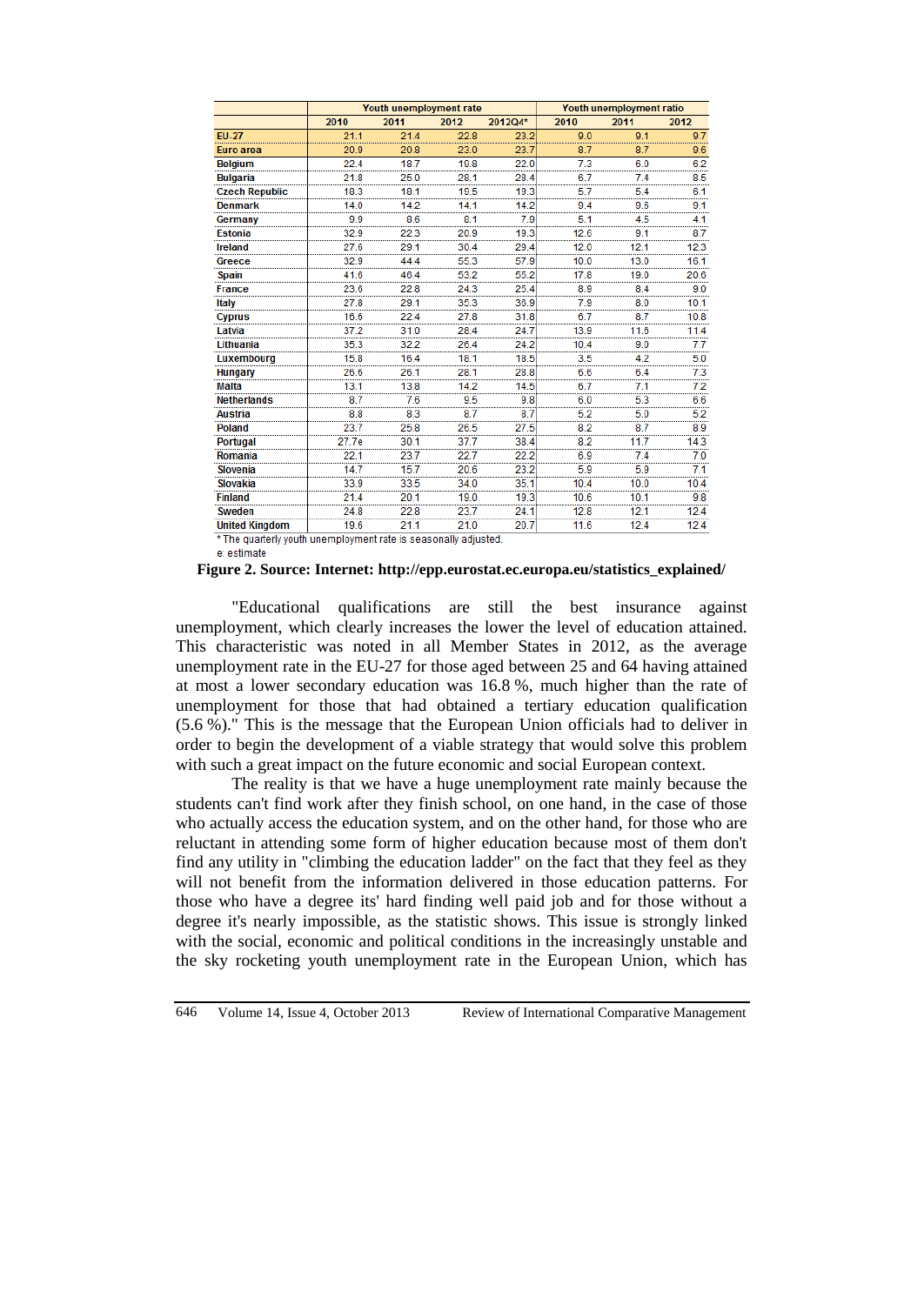reached alarming levels. It's becoming obvious that one of the solutions out of this crisis both financially and motivational in the active population, is the education that students receive in school.

B. Cultural: Another side effect of this entire "information flood" that we are experiencing, is that people are losing their cultural identity in the process of globalization. To motivate students in attending a higher form of education, was easy until a decade ago, because the message was plain and simple " if you want a well paid job and a happy life you need to go to college, get a degree and then you are set for life". That is not the case anymore. So, what happened? Why is there extremely difficult to find a proper job even if you have a college degree ?Why does a degree no longer offers the same guarantee for a successful career, as it did two decades ago? Information access is virtually unlimited , and, as some corporate managers have observed, there is a change in employee behavior at work, which in turn leads to an increasing need in maximizing the efficiency of motivational strategies, which can be done only by radically change them in order to meet the new realities which the labor markets its providing.

One of the great education entrepreneurs of this information boom ,a man highly appreciated for his role in changing the education paradigms and delivering efficient alternative education systems is Salman Khan who funded the Khan academy, which is". A non-for-profit organization with the goal of changing education for the better by providing a free world-class education for anyone anywhere. All of the site's resources are available to anyone. It doesn't matter if you are a student, teacher, home-schooled, principal, adult returning to the classroom after 20 years, or a friendly alien just trying to get a leg up in earthly biology. Khan Academy's materials and resources are available to you completely free of charge", as the introduction of their websites states.

Khan's way of thinking and drive is reflected by his speech - "My sense is that in Einstein's generation there were probably a hundred potential Einstein's that were just completely squandered. They turned into some crazy person on the side of the street or something. Who knows? Now we can go into a reality where that could be nurtured in a more scalable way and be identified in a more scalable way. And this is the **"**[beauty](http://www.psychologytoday.com/basics/beauty)**"** of the internet. There's a classic example of the genius who is not so appreciated by the non-genius people around them, and then they get told that they're an idiot and so they think that they're nothing. But the internet now allows that genius to get that exposure and hopefully other geniuses around the world will recognize that genius for what it is."

All that Khan did was to identify the real education needs in our days and deliver a solution. This is what we need to do as well. We need to understand what we are facing so that we can deliver the right solution .The Khan solution it's great but it's not enough. We need to learn from the success of that model and others like it, and to adapt it to deliver results at a bigger scale, in order to make a real change. Also we need to understand the side effects that this kind of alternative education can bring as well, due to the lack of professional guidance that certified, experienced, real flesh and blood teacher can deliver.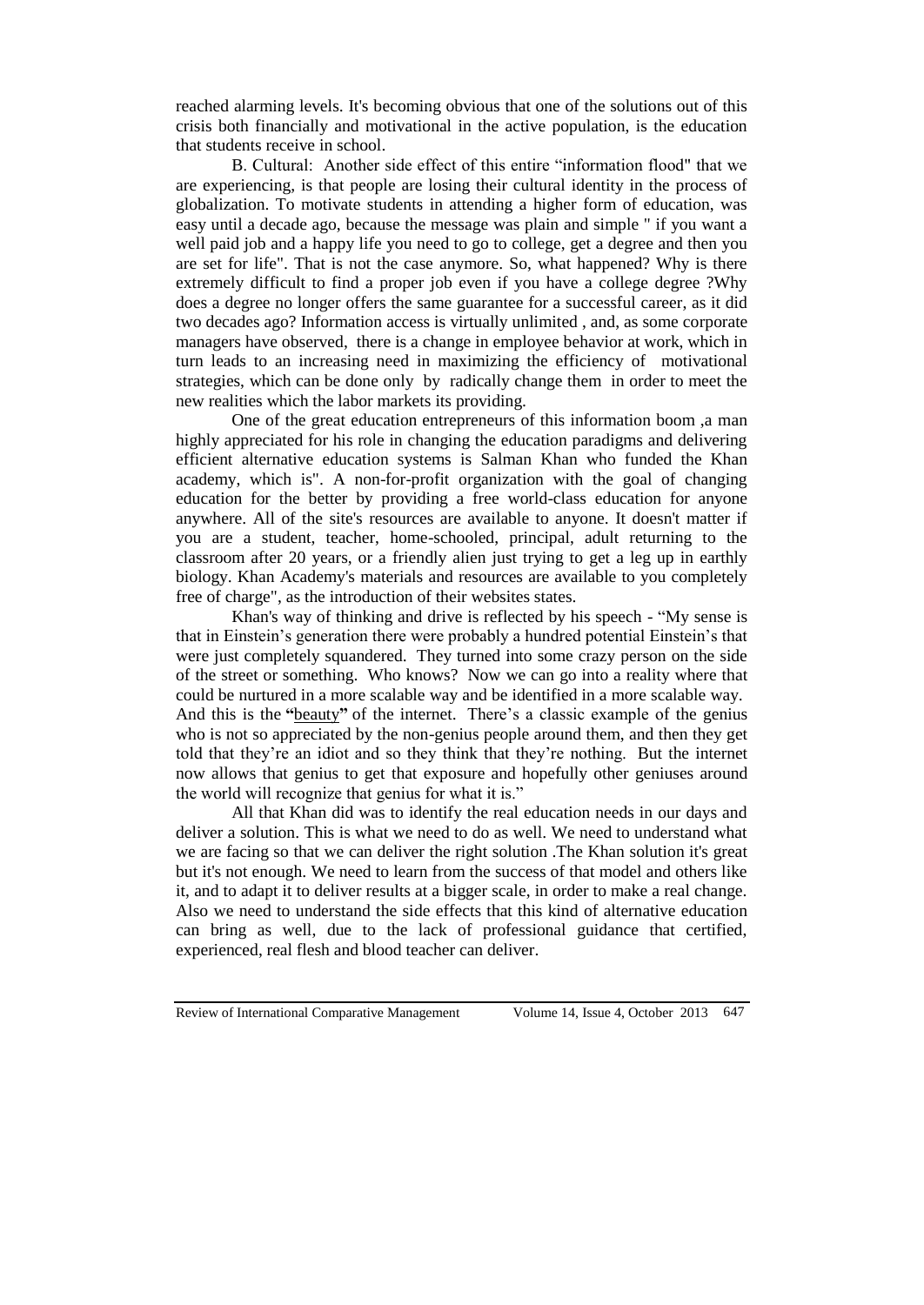Internet development influences all spheres of social life, including the education system. First digital influence gradually replace paper books with digital books that are available on the Internet, free or paid. Internet can provide various forms Auxiliary for high school and university for courses and seminars. We will give one example, spectacular documentary. "A trip to the moon," by George Melies made in 1902 to the present day, the documentary has evolved both in terms of content and production technology. The documentary, widespread Internet is a very useful teaching tool in high school biology and history fields. Type structures poetic, expository, observational, participatory can be found in documentary films thus an understanding of the topics presented in support of school hours. The internet is very useful as a pedagogical tool for higher education. In the course of advertising spots can be viewed quickly over the Internet, can be analyzed prescriptions for achieving them. Documentary films can also be great for media courses and seminars (I. Stavre; 2011)

The transition from reception to discovery, from conditioning to constructivism calls for the socio-emotional variables of learning, internal and external motivation (to be pedagogically assessed), the students` interaction with the school environment, the teaching style appropriate for the class and students, the democratic discipline. All these socio-affective factors dependent on students, but mostly on teachers support social learning that enables the achievement of superior learning objectives. (M. Drămnescu, 2010)

The risk is that in all this on-line training sessions, which are a huge hit these days, available at the touch of a keyboard, the human factor, the real "face to face meetings" can become obsolete, and all the advantages that come with that would simply vanish.

### **3. Innovative methods for a better education**

We must not go extreme and state that the future of education will be on line, but to make a mix of the cyber world education system that it's currently developing at an incredible pace, and the traditional learning platforms that need to adapt to the new realities and needs of this new informational world.

But how do we do that? How we can make this mix of the on line and the traditional learning platform and create a new way of teaching our children and students? Well, it may seem as a surprise, but some entities, who are very interested in having highly efficient driven education systems, already solve that problem. We are talking about the corporate world, the multinational companies that we're faced with this kind of problem decades ago, and they soon started working on solving it. The multinational companies worldwide were the first to be faced with the problem of poorly educated students that became their "workforce", at the beginning of the 80's. They had a problem in the Human Resource Management department, due to the poor level of education that the new employees were showing. So, the question that were facing was "what can be done?" The solution that they figured out after intense research was not only to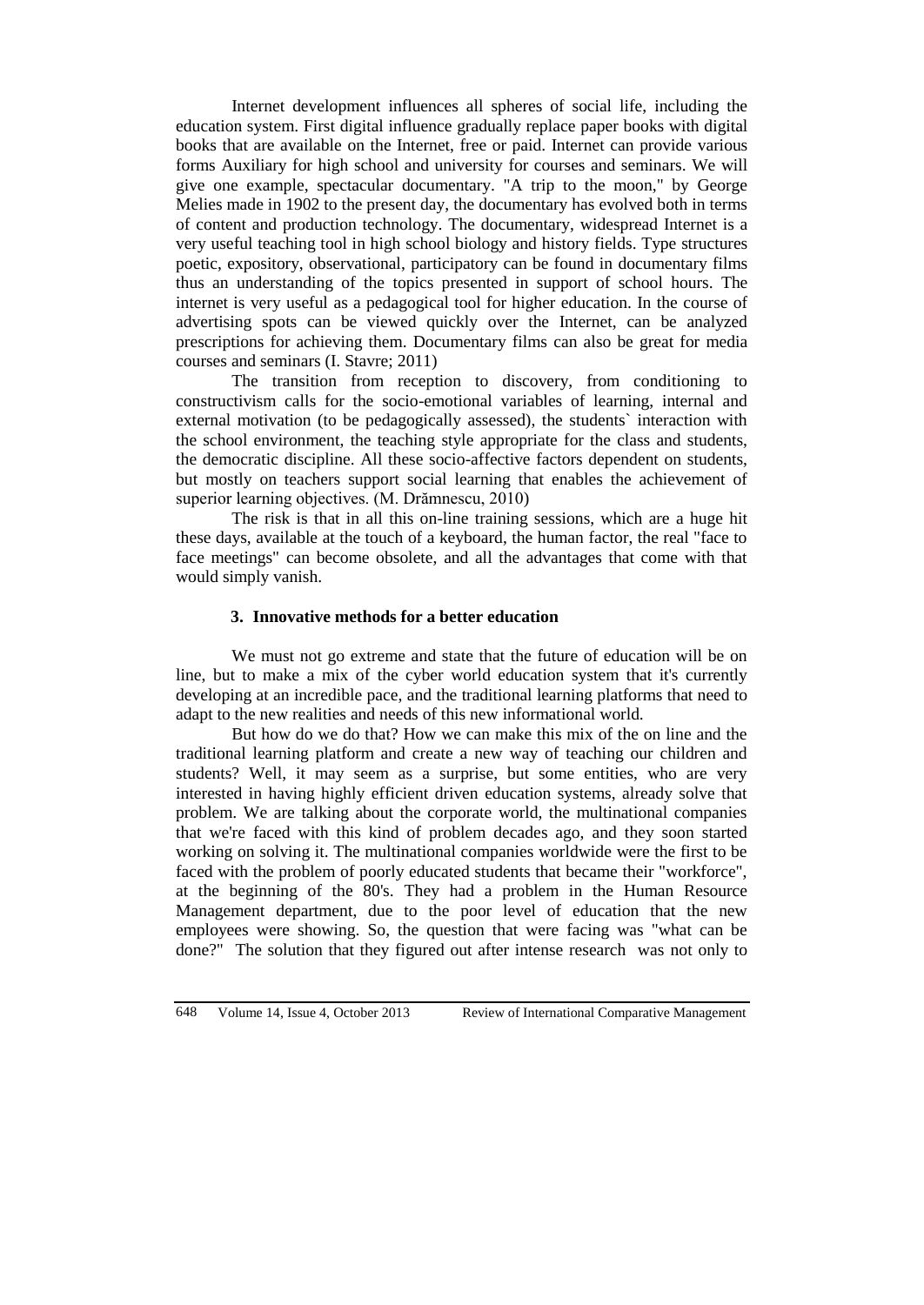invest in the private and public education systems so that it can deliver highly educated recruits, but in this process they had very poor control on the modus operandi and thus on the results, but to create their own "learning platforms" for their employees.

A very good example of multinational company that had delivered an alternative "corporate learning system" is Motorola who developed the Motorola University's Six Sigma Methodology that is a proven tool set for driving and achieving transformational change within an organization. Six Sigma is a continuous improvement process focusing and organization on Customer Requirements (Process Alignment, Analytical Rigor and Timely Execution)" (www.motorola.com). It's only one of the numerous multinational companies that had to adapt and make the best of the situation and thus develop an "in-house" learning platform in order to upgrade the employees' education level.

All over the world, from IBM to Coca Cola, from Exxon to Macdonald, corporations had to adapt in order to give their employees the education tools to succeed in this highly competitive world. When the foundation of the employees' education was very unstable, they had to deliver and develop training sessions to fill the gaps that the public education systems failed to do.

# **4. A brief overlook over the educational process in a corporation compared with public education**

In this next part of the article we will focus mainly on the situation in Romanian education sector and the solutions that we propose in order to improve the current situation. The education system in Romania has undergone a huge process of transformation in the last twenty years that have set Romania to a democratic trajectory. Not all the changes were adjusted to the real needs of the educational system and we can see now why. Our focus in this article is to understand the similarities and differences between the learning systems in the corporate world on one hand, and the education system in both public and private schools, in Romania. We were very interested to see how the particularities that give the corporate learning system his strengths could be transferred to improve the students experience in the education system of public and private schools. It's quite important to understand how we can change gradually the way we teach our student because due to an unprecedented increase in information access, from numerous devices available at affordable prices, we are now faced both with a paradox and a problem. We have a future work force, the students, that we are trying to educate, who have access to a great deal of information , from an overflowing on-line alternative education platforms, but the trick here is that without proper guidance the students face the risk of being lost in all this ocean of information.

For understanding the particularities of a great learning system that has been proved to be highly efficient, we are going to focus on the learning platform of the biggest telecom company in Romania, Orange. Orange Romania is part of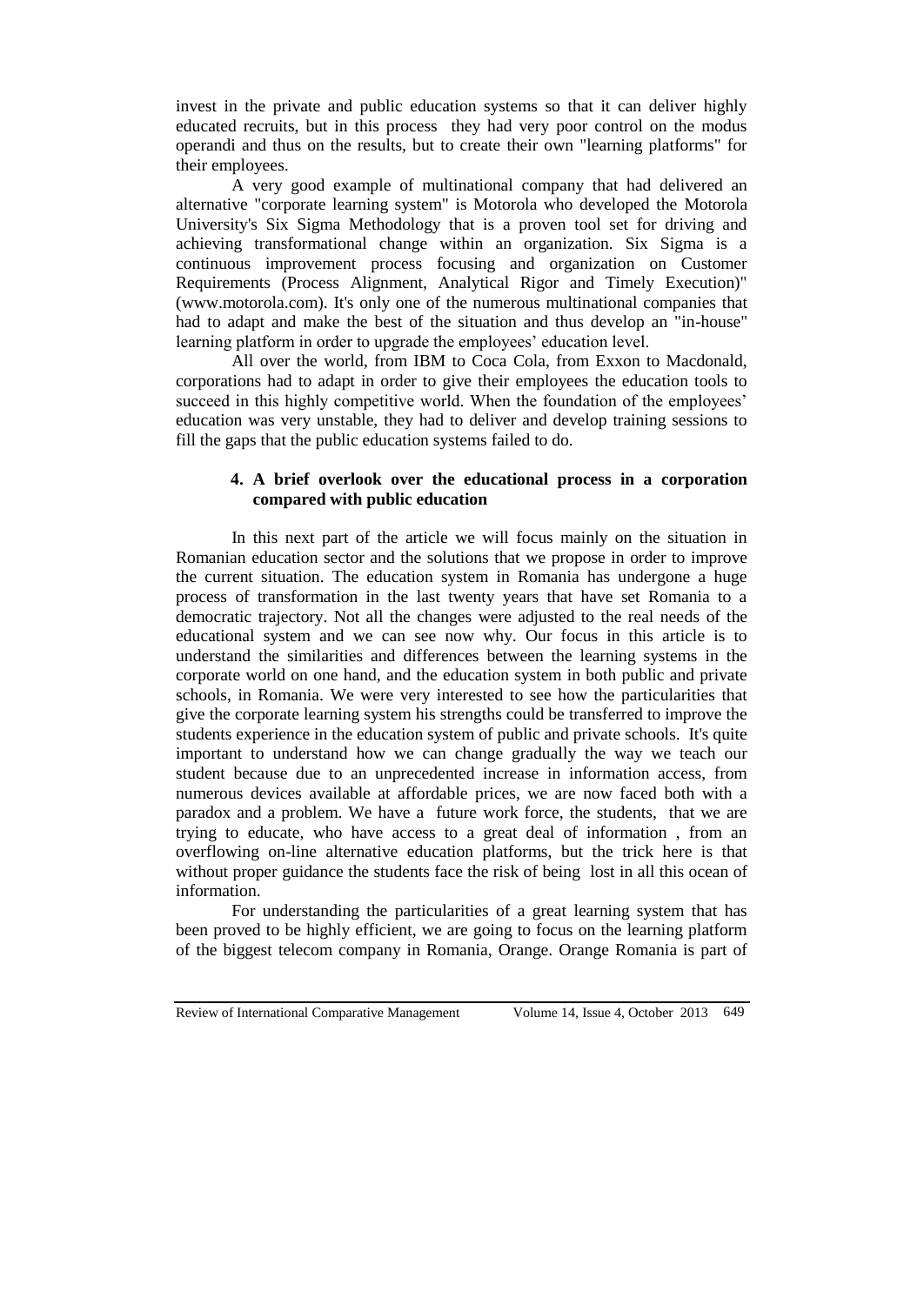the France Telecom group, and has about 10 million customers and around 2000 employees. Orange Romania has been the number one telecom company in Romania since 2003, because has invested and focused on developing a great team, most of that being done with the help of a highly efficient learning platform, part of an international education program for the employees, developed by France Telecom and adapted for the Romanian particularities. The learning platform that we have studied and examined for this research, it's called Sales Academy.

The Sales Academy platform was part of a bigger program created for the purpose of bringing to all 2000 Romanian employees, the information needed in order for them to perform better and to create added value for the company.

We are going to do a very brief SWOT analyze on the learning system in this multinational company compared to the public education system. One of the many interesting parts in this program was that the message that the company has provided for the employees when first introducing the education program was set to motivate them in embracing this learning initiative. This is one of the key advantages of this learning platform. There is a strong connection between the managerial vision and managerial culture that will be reflected in the way that its functions are performed and, finally, in the organization's evolution (M. Nastase, 2009).

The corporate world is a world where everything is developing at high rate, where every month you have sales targets to achieve, customers to deal with and keep them happy in order to pay the bills, managers with egos, colleagues, subordinates, team members, deadlines - where every second counts, where every customer is very important, where "the customer is king and always right". So, in order to face all this challenges, the Sales team must be well prepared in facing them.

## *Strengths:*

- $\triangleright$  Huge resources that can be invested in the development of highly efficient and up to date learning platforms.
- Experienced managers that can deliver valuable information based on their personal "on the field experience"
- $\triangleright$  A more efficient information flow, achieved through the well structured information channel
- $\triangleright$  Well managed, accountable and results driven departments fully interested in delivering efficient learning programs
- $\triangleright$  Quarterly reviews on the results of the programs, on the Board Members meetings, with highly stakeholders interests guarded.
- The "corporate education strategy" developed on a medium and long term, with all the resources allocated on an approved budget, which is crucial in the continuity an efficiency of the whole program.
- $\triangleright$  The understanding that a very efficient education system can bring the competitive advantage that will keep the corporation ahead of its competitors.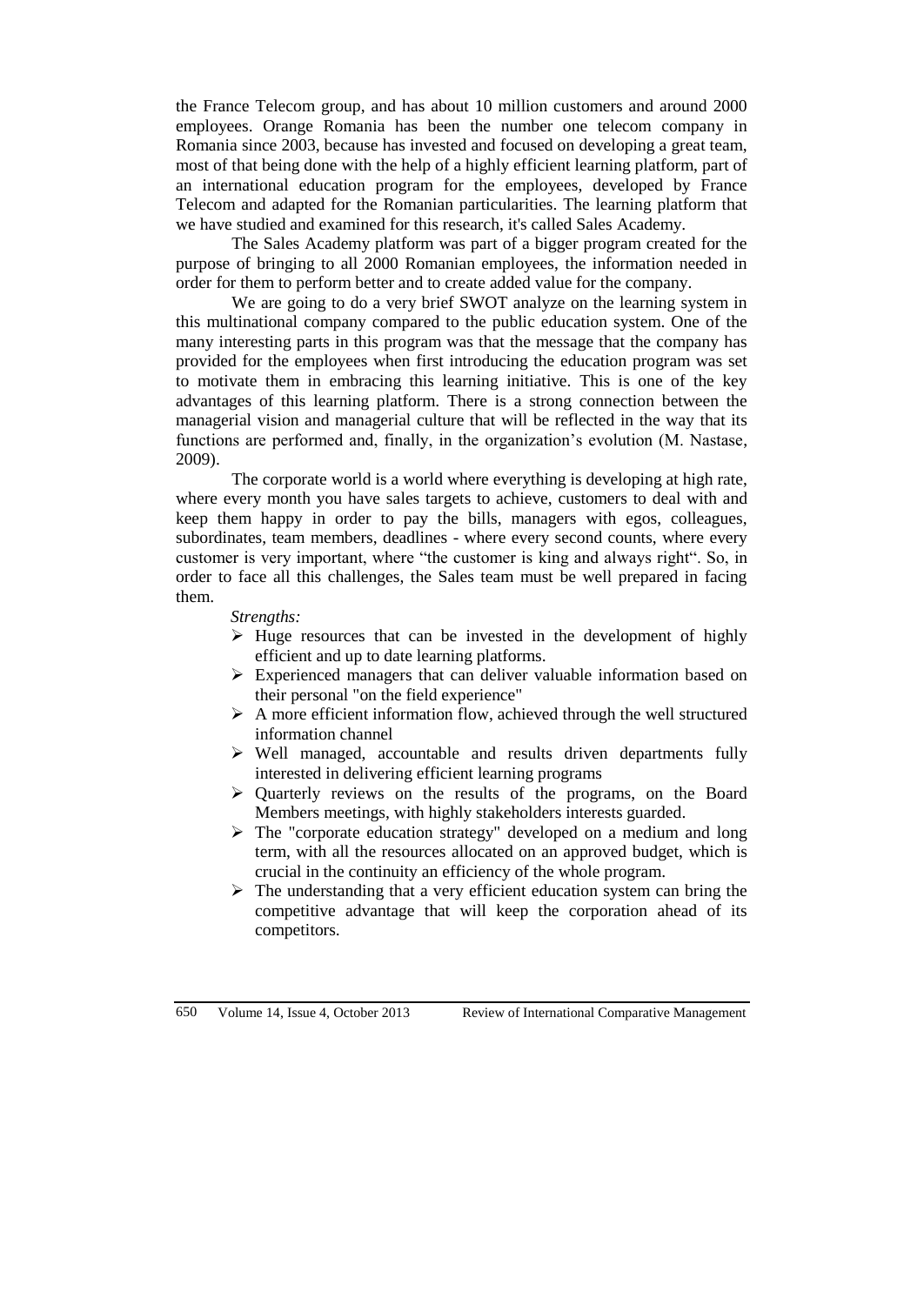- $\triangleright$  Worldwide infrastructure able to bring innovation available to all the subsidiaries
- $\triangleright$  The growing recognition of the need to ensure healthy ecosystems, social equity and good organizational governance in order to determine the corporate performance in relation to the society in which the company operates and to its impact on the environment when it comes about measuring its overall performance and its ability to continue operating effectively (R. Filip, I. E. Iamandi, S. M. Munteanu, 2013)
- $\triangleright$  Highly efficient International information transfer.
- $\triangleright$  Highly professional trainers with modern teaching methods
- $\triangleright$  Well paid motivated trainers.

*Weaknesses:*

- $\triangleright$  The main focus is delivering results, no time for those who can achieve the demanded performance criteria.
- $\triangleright$  Main focus on maximizing the corporation profit rate
- $\triangleright$  Limit to the trainers carrier and thus a non motivating facto *Opportunities:*
- $\triangleright$  Informational boom that has "erased" the distances between regions of the world, now every region being connected via internet thus enabling commercial advantages suitable for development
- $\triangleright$  New emerging markets that can bring added value to the companies capitalization

# *Threats:*

- $\triangleright$  Unexpected shift in the global market structure that can have an effect in the requirements from the learning platforms
- $\triangleright$  Change in the stakeholders component thus in the management strategy and the deliverables expected, that can have repercussions on the long term strategy of the learning platform.

Predicting the major factor of progress, Daniel H. Pink considered that education and medicine will be the most important factors of progress for the future of the human race. More than that, the same author suggests that a university education will be free to every man and woman and that several great national universities will have been established. We can see in the contemporary world that his predictions are real and we strongly believe that both education and medicine have to be addressed as top priorities by every government and developed accordingly. As Mihaila and Mihaita (2012) argument "a dynamic action model development of numerous factors, labor market should provide an adaptive environment, enabling each of us to find the desired role as an actor in this market" and we always have to relate this to the educational system.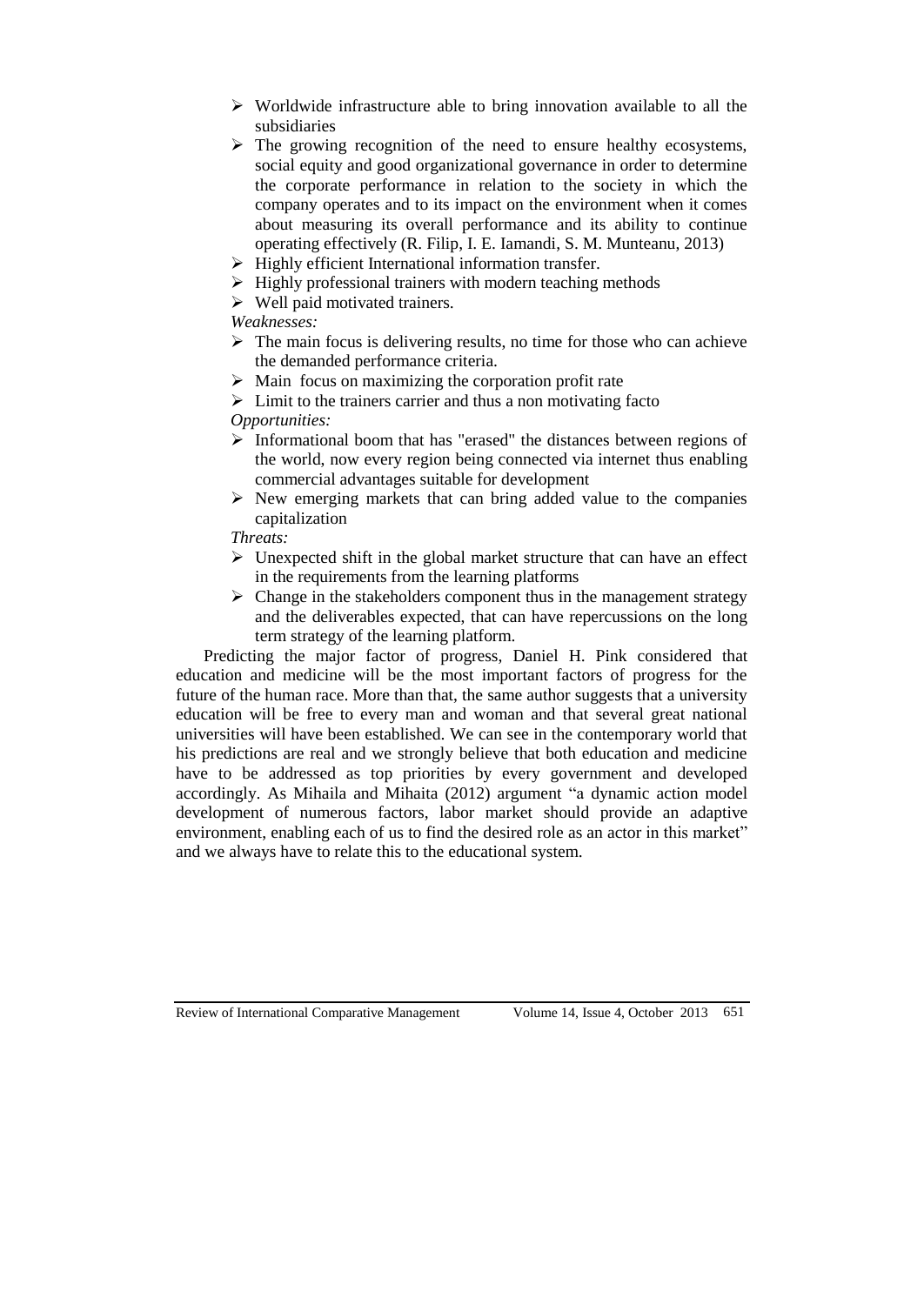## **Conclusion**

We strongly believe that innovation in the human resources in education represents a key factor for the development of the educational system on the way of gaining performance as answer to the social challenges. Social dynamic evolution needs prepared specialists to cover the emerging jobs and to develop new bridges of knowledge in order to secure future. Under the impact of information and communication technologies, the way in which learning occurs has changed. Current solutions try to combine current modalities of e-learning and traditional ways of making education by mixing methods, techniques, models of instruction that facilitate an effective and fun learning. The solution found is called blended learning (C Cace, R Richiteanu-Nastase, C Stăiculescu, 2012). The first step in order to build a innovative system is to facilitate communication between universities and the major actors on the labour market. We appreciate that cooperation through research projects and internships are also a key to implement the openness toward innovation. Worldwide academic studies reflect the need of research for innovative ways of approaching educational system. We consider that if there is a gap between the current human resources educators and their job requirements, the preparation of the future teachers needs to involve active involvement of the actors from the job market and a permanent communication between them and the academic community.

#### **References**

- 1. Cace, C., Richiteanu-Nastase, ., Stăiculescu, C., "E-learning about self-career. an analysis of romanian ecounselling services", Conference proceedings of "eLearning and Software for Education" (eLSE) (Conference proceedings of "eLearning and Software for Education" (eLSE)), issue: 01 / 2012
- 2. Daniel H. Pink "To Sell Is Human: The Surprising Truth About Moving Others", 2012, ISBN 978-1-59448-715-6
- 3. Filip, R., Iamandi Irina-Eugenia, Munteanu, S., *"*Corporate Social Responsibility Management Standards in Romania: Application and Evaluation at Corporate Level*"*, *Business Excellence and Management*, Volume 2, Issue 2, June 2012, Editura ASE Bucureşti (Facultatea de Management), Bucureşti, România, 2012, pp. 35-46, http://beman.ase.ro/, http://beman.ase.ro/no22/4.pdf
- 4. Stavre, I., "Comunicare audiovizuală", Editura Tritronic, Bucuresti, 2011
- 5. Năstase, M., "Understanding the Managerial Culture"; Review of international comparative management, 2009, vol. 10, issue 2
- 6. Drămnescu, M., "Educational psychology. North American landmarks" University of Piteşti Scientific Bulletin, Series: Education Sciences, ISSN 1584-5915, Volume 7, Issue 1, 2010, pp. 15-20.